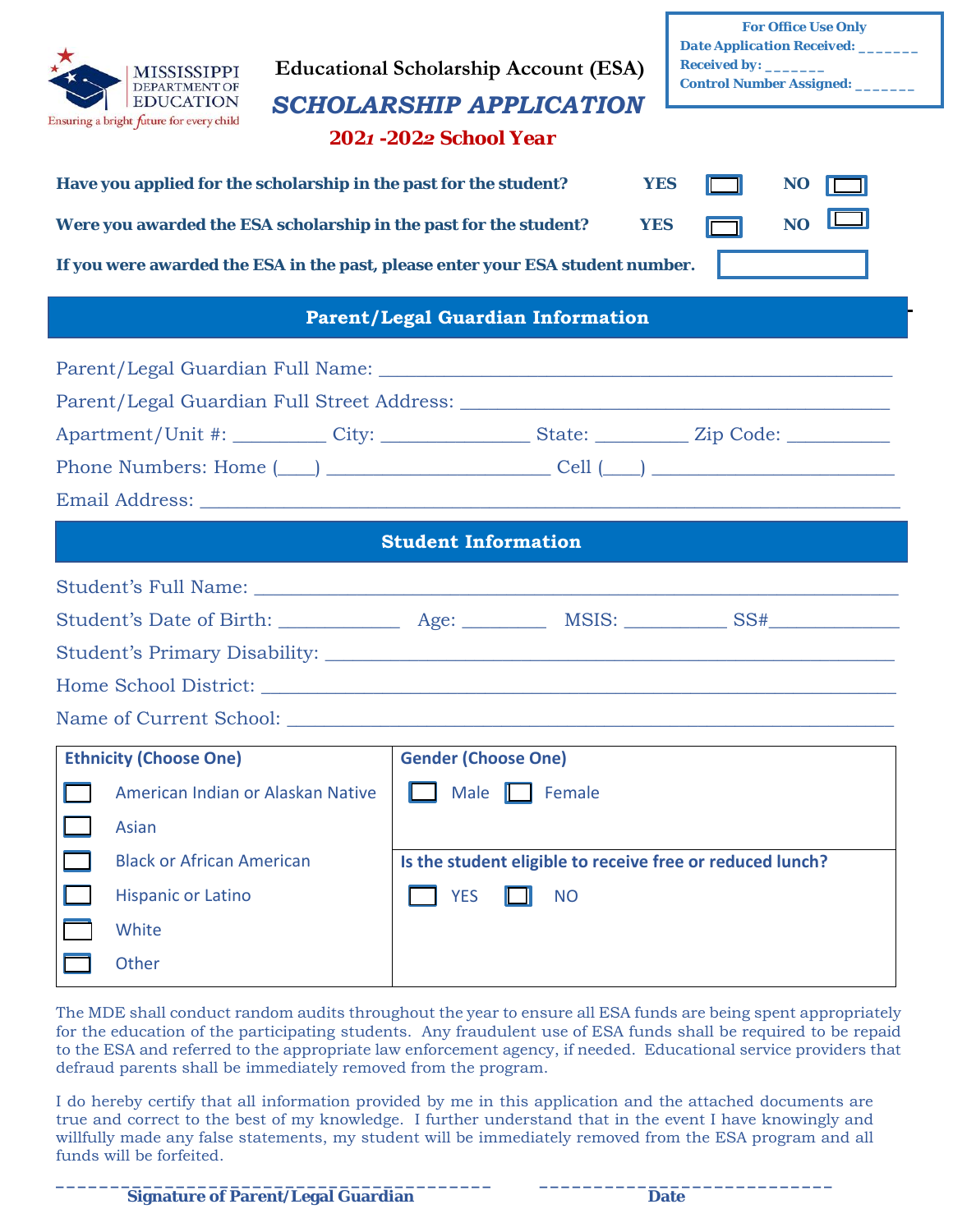

The following documents MUST be included with your original signed application.

Due to the limited number of ESA awards available, incomplete or missing information on the applications will delay the processing and eligibility determination of your child.

- 1. Copy of parent/legal guardian's driver's license or State issued identification.
- 2. Copy of student's birth certificate.
- 3. If the parent/legal guardian listed on the application is not shown on the birth certificate as the mother or father of the student, then please submit a copy of the legal paperwork showing that the person completing and submitting the application has the authority to act on behalf of the student.
- 4. Proof of Residency (Copy of utility bill, rental agreement, or mortgage statement showing the above listed parent/legal guardian's name and physical address.)
- 5. Copy of student's most recent Individualized Education Program (IEP) that was active within the last three (3) years.
- 6. Copy of student's most recent eligibility and/or evaluation.
- 7. Original signed "Responsibilities of Parent/Guardians" page with all boxes properly initialed.

Applications will be reviewed on a first-come, first-served basis, until 50% of the annual enrollment limits are reached. A random selection will then be used to choose the recipients of the remaining ESAs. A midyear lottery may be held in the event the scholarships become available. Incomplete applications cannot be processed. Applications will be accepted via United States Postal Service and online Portal (currently under development).

| <b>Mail applications to:</b> Mississippi Department of Education |  |  |
|------------------------------------------------------------------|--|--|
| <b>Office of Special Education</b>                               |  |  |
| Attention: Education Scholarship Account                         |  |  |
| P.O. Box 771                                                     |  |  |
| Jackson, Mississippi 39205-0771                                  |  |  |